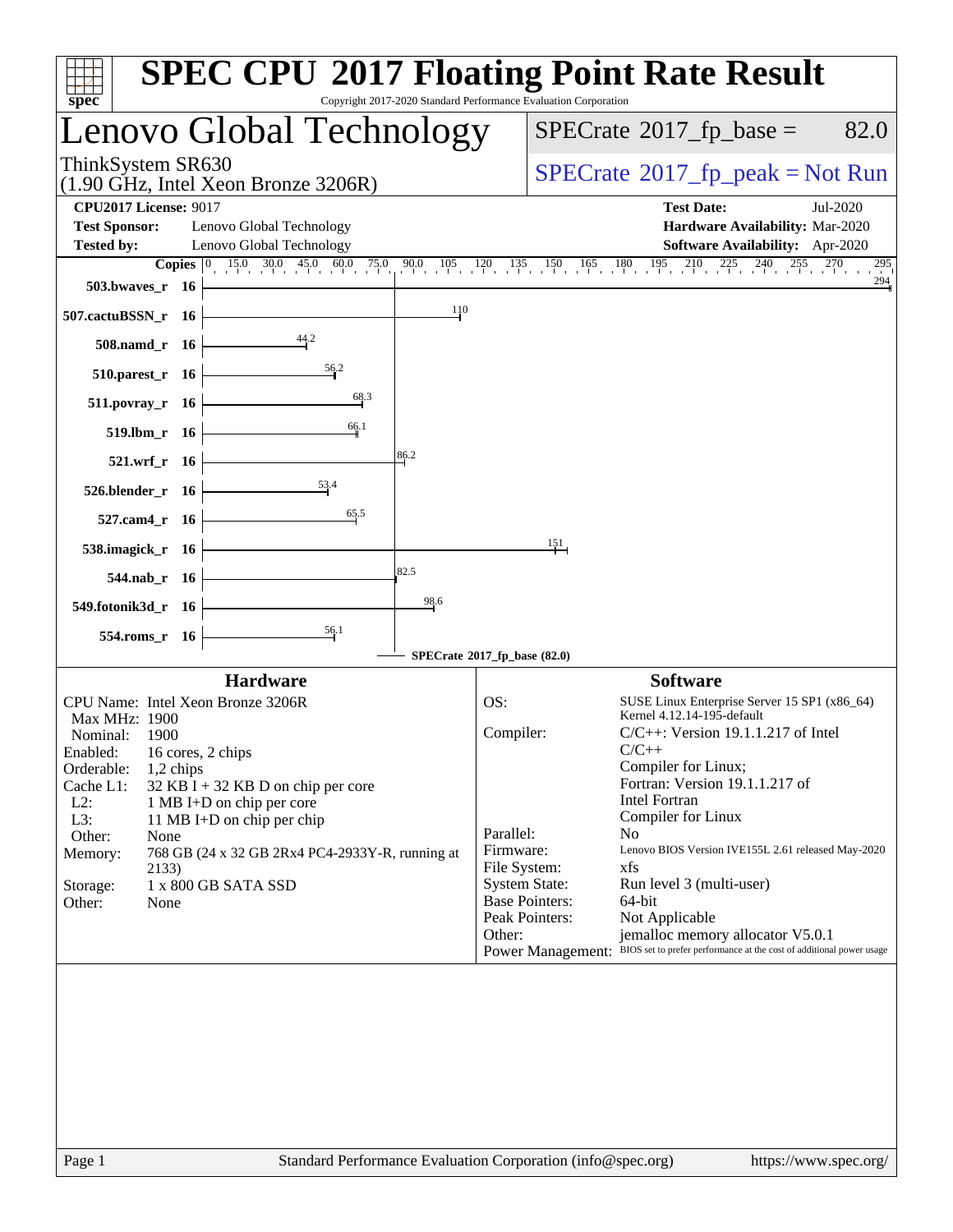

# Lenovo Global Technology

(1.90 GHz, Intel Xeon Bronze 3206R)

 $SPECTate$ <sup>®</sup>[2017\\_fp\\_base =](http://www.spec.org/auto/cpu2017/Docs/result-fields.html#SPECrate2017fpbase) 82.0

## ThinkSystem SR630<br>(1.90 GHz, Intel Year Bronze 3206R) [SPECrate](http://www.spec.org/auto/cpu2017/Docs/result-fields.html#SPECrate2017fppeak)®[2017\\_fp\\_peak = N](http://www.spec.org/auto/cpu2017/Docs/result-fields.html#SPECrate2017fppeak)ot Run

**[Test Sponsor:](http://www.spec.org/auto/cpu2017/Docs/result-fields.html#TestSponsor)** Lenovo Global Technology **[Hardware Availability:](http://www.spec.org/auto/cpu2017/Docs/result-fields.html#HardwareAvailability)** Mar-2020 **[Tested by:](http://www.spec.org/auto/cpu2017/Docs/result-fields.html#Testedby)** Lenovo Global Technology **[Software Availability:](http://www.spec.org/auto/cpu2017/Docs/result-fields.html#SoftwareAvailability)** Apr-2020

**[CPU2017 License:](http://www.spec.org/auto/cpu2017/Docs/result-fields.html#CPU2017License)** 9017 **[Test Date:](http://www.spec.org/auto/cpu2017/Docs/result-fields.html#TestDate)** Jul-2020

#### **[Results Table](http://www.spec.org/auto/cpu2017/Docs/result-fields.html#ResultsTable)**

|                                                    | <b>Base</b>   |                |       |                |       |                |            | <b>Peak</b>   |                |              |                |              |                |              |
|----------------------------------------------------|---------------|----------------|-------|----------------|-------|----------------|------------|---------------|----------------|--------------|----------------|--------------|----------------|--------------|
| <b>Benchmark</b>                                   | <b>Copies</b> | <b>Seconds</b> | Ratio | <b>Seconds</b> | Ratio | <b>Seconds</b> | Ratio      | <b>Copies</b> | <b>Seconds</b> | <b>Ratio</b> | <b>Seconds</b> | <b>Ratio</b> | <b>Seconds</b> | <b>Ratio</b> |
| 503.bwayes_r                                       | 16            | 547            | 293   | 546            | 294   | 545            | 294        |               |                |              |                |              |                |              |
| 507.cactuBSSN r                                    | 16            | 184            | 110   | 184            | 110   | 184            | <b>110</b> |               |                |              |                |              |                |              |
| 508.namd_r                                         | 16            | 341            | 44.6  | 344            | 44.2  | 344            | 44.2       |               |                |              |                |              |                |              |
| 510.parest_r                                       | 16            | 738            | 56.7  | 744            | 56.2  | 746            | 56.1       |               |                |              |                |              |                |              |
| 511.povray_r                                       | 16            | 550            | 68.0  | 547            | 68.3  | 546            | 68.4       |               |                |              |                |              |                |              |
| 519.lbm r                                          | 16            | 258            | 65.5  | 255            | 66.2  | 255            | 66.1       |               |                |              |                |              |                |              |
| $521$ .wrf r                                       | 16            | 415            | 86.3  | 416            | 86.2  | 416            | 86.1       |               |                |              |                |              |                |              |
| 526.blender r                                      | 16            | 456            | 53.4  | 456            | 53.5  | 457            | 53.3       |               |                |              |                |              |                |              |
| $527$ .cam $4 \text{ r}$                           | 16            | 427            | 65.5  | 428            | 65.3  | 427            | 65.5       |               |                |              |                |              |                |              |
| 538.imagick_r                                      | 16            | 265            | 150   | 256            | 156   | 264            | <b>151</b> |               |                |              |                |              |                |              |
| $544.nab_r$                                        | 16            | 326            | 82.6  | 327            | 82.4  | 326            | 82.5       |               |                |              |                |              |                |              |
| 549.fotonik3d r                                    | 16            | 632            | 98.6  | 633            | 98.5  | 631            | 98.8       |               |                |              |                |              |                |              |
| 554.roms_r                                         | 16            | 453            | 56.1  | 452            | 56.3  | 454            | 56.0       |               |                |              |                |              |                |              |
| $SPECrate^{\circ}2017$ fp base =<br>82.0           |               |                |       |                |       |                |            |               |                |              |                |              |                |              |
| $SPECrate^{\circ}2017$ fp peak =<br><b>Not Run</b> |               |                |       |                |       |                |            |               |                |              |                |              |                |              |

Results appear in the [order in which they were run.](http://www.spec.org/auto/cpu2017/Docs/result-fields.html#RunOrder) Bold underlined text [indicates a median measurement.](http://www.spec.org/auto/cpu2017/Docs/result-fields.html#Median)

### **[Compiler Notes](http://www.spec.org/auto/cpu2017/Docs/result-fields.html#CompilerNotes)**

The inconsistent Compiler version information under Compiler Version section is due to a discrepancy in Intel Compiler. The correct version of C/C++ compiler is: Version 19.1.1.217 Build 20200306 Compiler for Linux The correct version of Fortran compiler is: Version 19.1.1.217 Build 20200306 Compiler for Linux

### **[Submit Notes](http://www.spec.org/auto/cpu2017/Docs/result-fields.html#SubmitNotes)**

 The numactl mechanism was used to bind copies to processors. The config file option 'submit' was used to generate numactl commands to bind each copy to a specific processor. For details, please see the config file.

### **[Operating System Notes](http://www.spec.org/auto/cpu2017/Docs/result-fields.html#OperatingSystemNotes)**

Stack size set to unlimited using "ulimit -s unlimited"

#### **[Environment Variables Notes](http://www.spec.org/auto/cpu2017/Docs/result-fields.html#EnvironmentVariablesNotes)**

Environment variables set by runcpu before the start of the run: LD\_LIBRARY\_PATH = "/home/cpu2017-1.1.0-ic19.1.1/lib/intel64:/home/cpu2017-1.1.0-ic19.1.1/j e5.0.1-64" MALLOC\_CONF = "retain:true"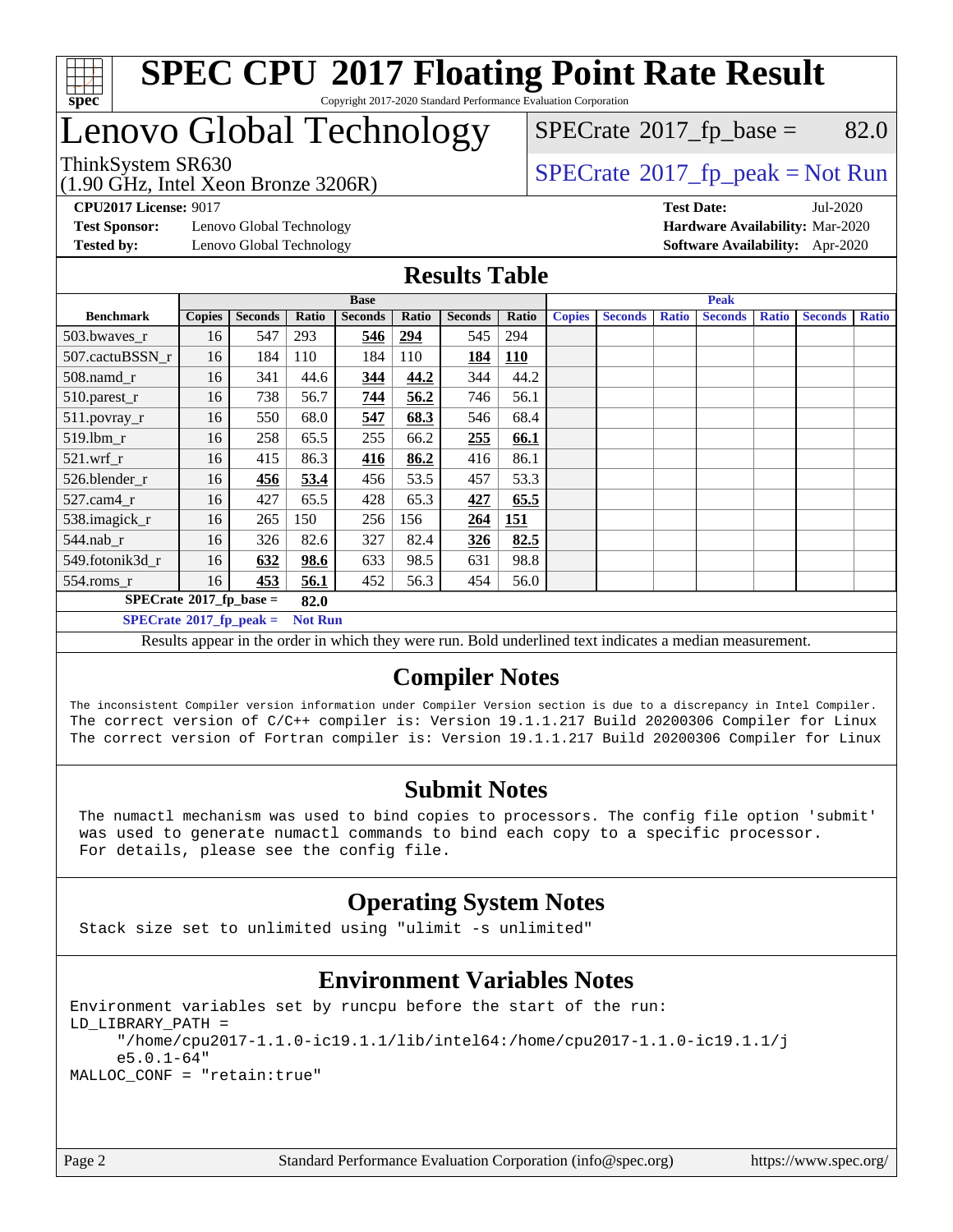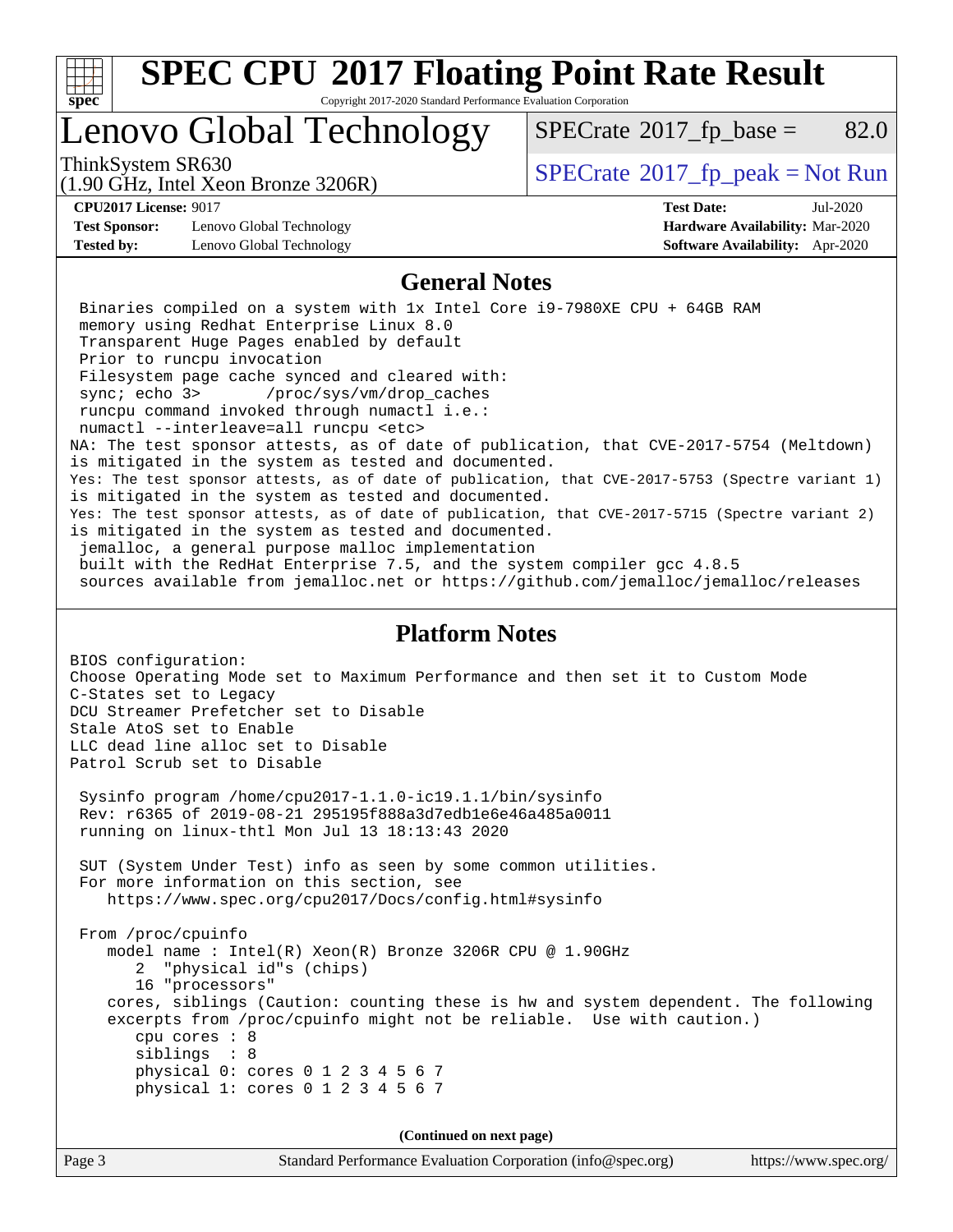

## Lenovo Global Technology

 $SPECTate$ <sup>®</sup>[2017\\_fp\\_base =](http://www.spec.org/auto/cpu2017/Docs/result-fields.html#SPECrate2017fpbase) 82.0

(1.90 GHz, Intel Xeon Bronze 3206R)

ThinkSystem SR630<br>(1.00 GHz, Intel Year Bronze 3206B) [SPECrate](http://www.spec.org/auto/cpu2017/Docs/result-fields.html#SPECrate2017fppeak)®[2017\\_fp\\_peak = N](http://www.spec.org/auto/cpu2017/Docs/result-fields.html#SPECrate2017fppeak)ot Run

**[CPU2017 License:](http://www.spec.org/auto/cpu2017/Docs/result-fields.html#CPU2017License)** 9017 **[Test Date:](http://www.spec.org/auto/cpu2017/Docs/result-fields.html#TestDate)** Jul-2020

**[Test Sponsor:](http://www.spec.org/auto/cpu2017/Docs/result-fields.html#TestSponsor)** Lenovo Global Technology **[Hardware Availability:](http://www.spec.org/auto/cpu2017/Docs/result-fields.html#HardwareAvailability)** Mar-2020 **[Tested by:](http://www.spec.org/auto/cpu2017/Docs/result-fields.html#Testedby)** Lenovo Global Technology **[Software Availability:](http://www.spec.org/auto/cpu2017/Docs/result-fields.html#SoftwareAvailability)** Apr-2020

#### **[Platform Notes \(Continued\)](http://www.spec.org/auto/cpu2017/Docs/result-fields.html#PlatformNotes)**

 From lscpu: Architecture: x86\_64 CPU op-mode(s): 32-bit, 64-bit Byte Order: Little Endian Address sizes: 46 bits physical, 48 bits virtual  $CPU(s):$  16 On-line CPU(s) list: 0-15 Thread(s) per core: 1 Core(s) per socket: 8 Socket(s): 2 NUMA node(s): 2 Vendor ID: GenuineIntel CPU family: 6 Model: 85 Model name: Intel(R) Xeon(R) Bronze 3206R CPU @ 1.90GHz Stepping: CPU MHz: 1900.000 CPU max MHz: 1900.0000 CPU min MHz: 1000.0000 BogoMIPS: 3800.00 Virtualization: VT-x L1d cache: 32K L1i cache: 32K L2 cache: 1024K L3 cache: 11264K NUMA node0 CPU(s): 0-7 NUMA node1 CPU(s): 8-15 Flags: fpu vme de pse tsc msr pae mce cx8 apic sep mtrr pge mca cmov pat pse36 clflush dts acpi mmx fxsr sse sse2 ss ht tm pbe syscall nx pdpe1gb rdtscp lm constant\_tsc art arch\_perfmon pebs bts rep\_good nopl xtopology nonstop\_tsc cpuid aperfmperf pni pclmulqdq dtes64 monitor ds\_cpl vmx smx est tm2 ssse3 sdbg fma cx16 xtpr pdcm pcid dca sse4\_1 sse4\_2 x2apic movbe popcnt tsc\_deadline\_timer aes xsave avx f16c rdrand lahf\_lm abm 3dnowprefetch cpuid\_fault epb cat\_l3 cdp\_l3 invpcid\_single intel\_ppin ssbd mba ibrs ibpb stibp ibrs\_enhanced tpr\_shadow vnmi flexpriority ept vpid fsgsbase tsc\_adjust bmi1 hle avx2 smep bmi2 erms invpcid rtm cqm mpx rdt\_a avx512f avx512dq rdseed adx smap clflushopt clwb intel\_pt avx512cd avx512bw avx512vl xsaveopt xsavec xgetbv1 xsaves cqm\_llc cqm\_occup\_llc cqm\_mbm\_total cqm\_mbm\_local dtherm arat pln pts pku ospke avx512\_vnni md\_clear flush\_l1d arch\_capabilities /proc/cpuinfo cache data cache size : 11264 KB From numactl --hardware WARNING: a numactl 'node' might or might not correspond to a physical chip. available: 2 nodes (0-1)

**(Continued on next page)**

Page 4 Standard Performance Evaluation Corporation [\(info@spec.org\)](mailto:info@spec.org) <https://www.spec.org/>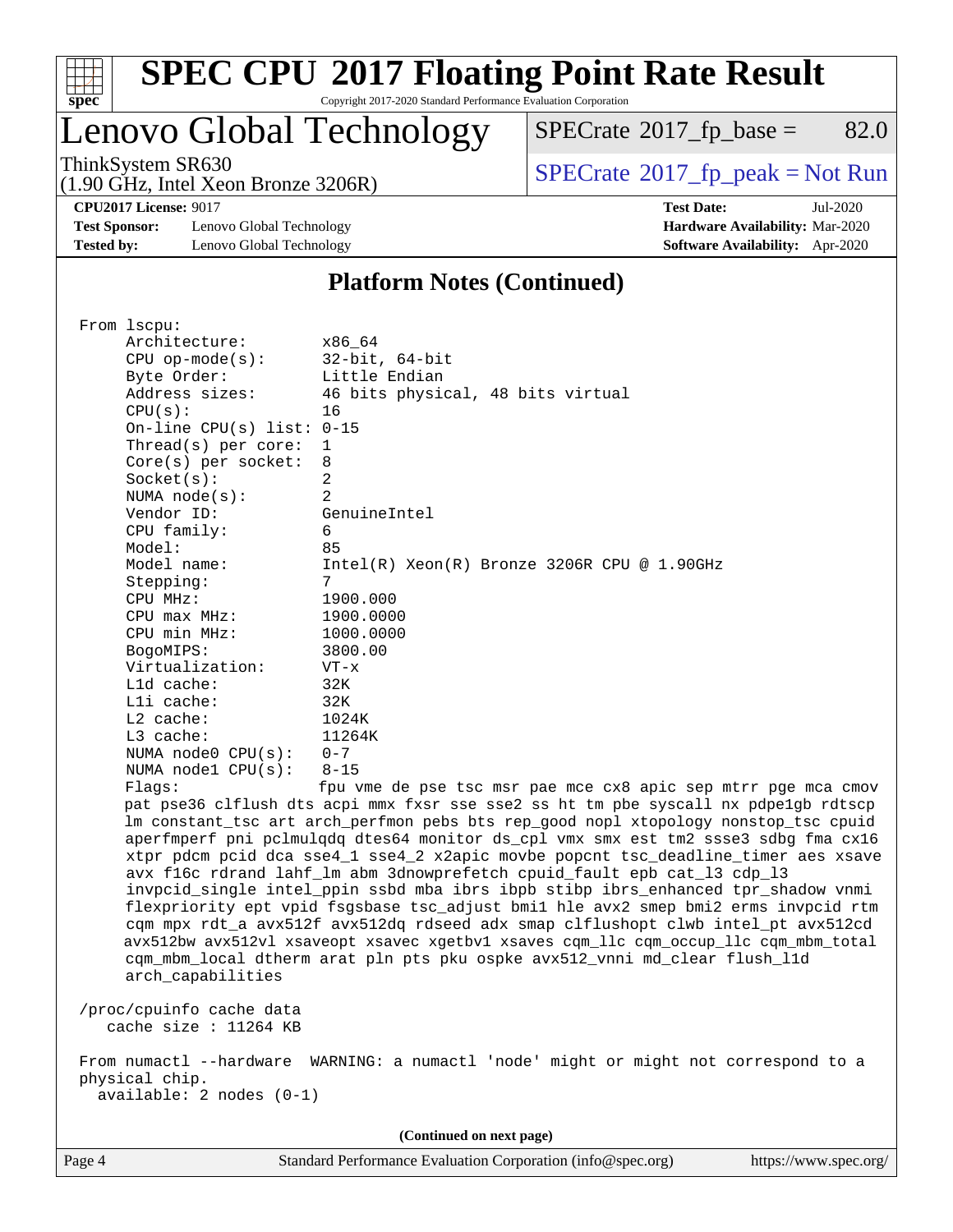

Page 5 Standard Performance Evaluation Corporation [\(info@spec.org\)](mailto:info@spec.org) <https://www.spec.org/>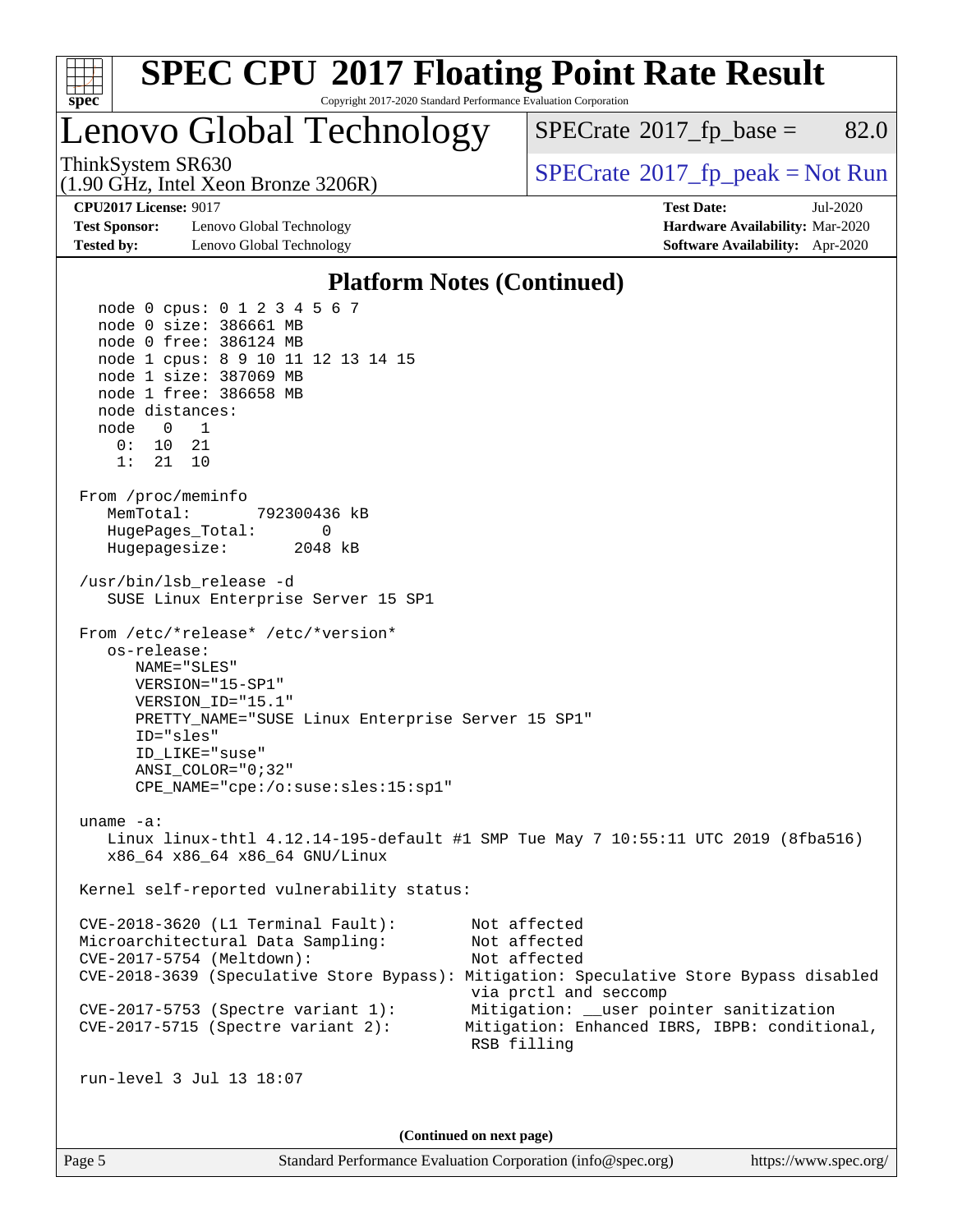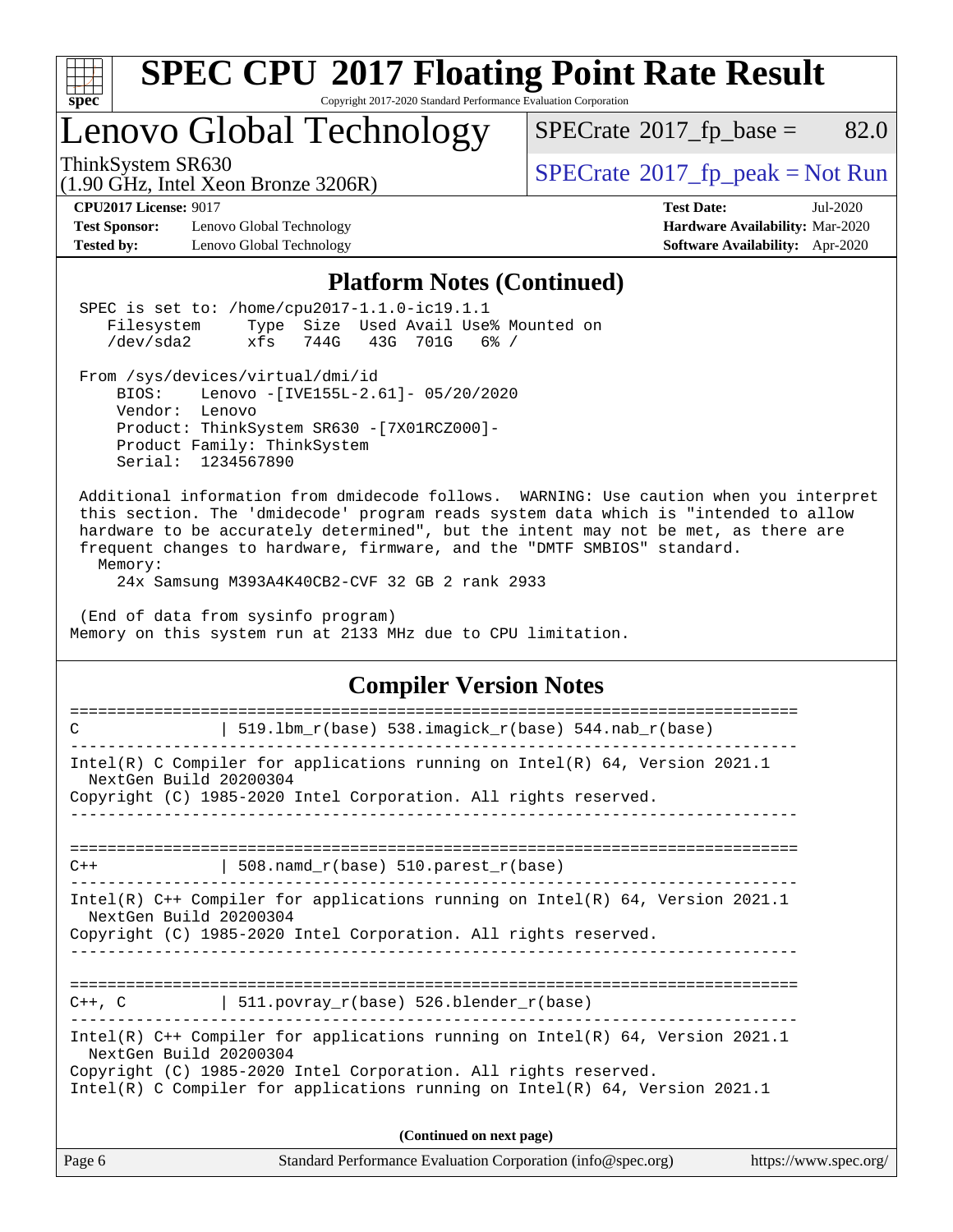

# **[SPEC CPU](http://www.spec.org/auto/cpu2017/Docs/result-fields.html#SPECCPU2017FloatingPointRateResult)[2017 Floating Point Rate Result](http://www.spec.org/auto/cpu2017/Docs/result-fields.html#SPECCPU2017FloatingPointRateResult)**

Copyright 2017-2020 Standard Performance Evaluation Corporation

Lenovo Global Technology

 $SPECTate@2017_fp\_base = 82.0$ 

(1.90 GHz, Intel Xeon Bronze 3206R)

ThinkSystem SR630<br>(1.90 GHz, Intel Xeon Bronze 3206R) [SPECrate](http://www.spec.org/auto/cpu2017/Docs/result-fields.html#SPECrate2017fppeak)®[2017\\_fp\\_peak = N](http://www.spec.org/auto/cpu2017/Docs/result-fields.html#SPECrate2017fppeak)ot Run

**[Test Sponsor:](http://www.spec.org/auto/cpu2017/Docs/result-fields.html#TestSponsor)** Lenovo Global Technology **[Hardware Availability:](http://www.spec.org/auto/cpu2017/Docs/result-fields.html#HardwareAvailability)** Mar-2020 **[Tested by:](http://www.spec.org/auto/cpu2017/Docs/result-fields.html#Testedby)** Lenovo Global Technology **[Software Availability:](http://www.spec.org/auto/cpu2017/Docs/result-fields.html#SoftwareAvailability)** Apr-2020

**[CPU2017 License:](http://www.spec.org/auto/cpu2017/Docs/result-fields.html#CPU2017License)** 9017 **[Test Date:](http://www.spec.org/auto/cpu2017/Docs/result-fields.html#TestDate)** Jul-2020

### **[Compiler Version Notes \(Continued\)](http://www.spec.org/auto/cpu2017/Docs/result-fields.html#CompilerVersionNotes)**

| NextGen Build 20200304<br>Copyright (C) 1985-2020 Intel Corporation. All rights reserved.                                                                                                                                                                                                                                                                                                                                                                                                                                                              |
|--------------------------------------------------------------------------------------------------------------------------------------------------------------------------------------------------------------------------------------------------------------------------------------------------------------------------------------------------------------------------------------------------------------------------------------------------------------------------------------------------------------------------------------------------------|
| $C++$ , C, Fortran   507.cactuBSSN_r(base)                                                                                                                                                                                                                                                                                                                                                                                                                                                                                                             |
| Intel(R) $C++$ Compiler for applications running on Intel(R) 64, Version 2021.1<br>NextGen Build 20200304<br>Copyright (C) 1985-2020 Intel Corporation. All rights reserved.<br>Intel(R) C Compiler for applications running on $Intel(R)$ 64, Version 2021.1<br>NextGen Build 20200304<br>Copyright (C) 1985-2020 Intel Corporation. All rights reserved.<br>$Intel(R)$ Fortran Intel(R) 64 Compiler for applications running on Intel(R)<br>64, Version 19.1.1.217 Build 20200306<br>Copyright (C) 1985-2020 Intel Corporation. All rights reserved. |
| 503.bwaves_r(base) 549.fotonik3d_r(base) 554.roms_r(base)<br>Fortran                                                                                                                                                                                                                                                                                                                                                                                                                                                                                   |
| Intel(R) Fortran Intel(R) 64 Compiler for applications running on Intel(R)<br>64, Version 19.1.1.217 Build 20200306<br>Copyright (C) 1985-2020 Intel Corporation. All rights reserved.                                                                                                                                                                                                                                                                                                                                                                 |
| Fortran, C $\vert$ 521.wrf_r(base) 527.cam4_r(base)                                                                                                                                                                                                                                                                                                                                                                                                                                                                                                    |
| $Intel(R)$ Fortran Intel(R) 64 Compiler for applications running on Intel(R)<br>64, Version 19.1.1.217 Build 20200306<br>Copyright (C) 1985-2020 Intel Corporation. All rights reserved.<br>Intel(R) C Compiler for applications running on Intel(R) $64$ , Version 2021.1<br>NextGen Build 20200304<br>Copyright (C) 1985-2020 Intel Corporation. All rights reserved.                                                                                                                                                                                |
| <b>Base Compiler Invocation</b><br>C benchmarks:<br>icc                                                                                                                                                                                                                                                                                                                                                                                                                                                                                                |

[C++ benchmarks:](http://www.spec.org/auto/cpu2017/Docs/result-fields.html#CXXbenchmarks) [icpc](http://www.spec.org/cpu2017/results/res2020q3/cpu2017-20200720-23510.flags.html#user_CXXbase_intel_icpc_c510b6838c7f56d33e37e94d029a35b4a7bccf4766a728ee175e80a419847e808290a9b78be685c44ab727ea267ec2f070ec5dc83b407c0218cded6866a35d07)

**(Continued on next page)**

Page 7 Standard Performance Evaluation Corporation [\(info@spec.org\)](mailto:info@spec.org) <https://www.spec.org/>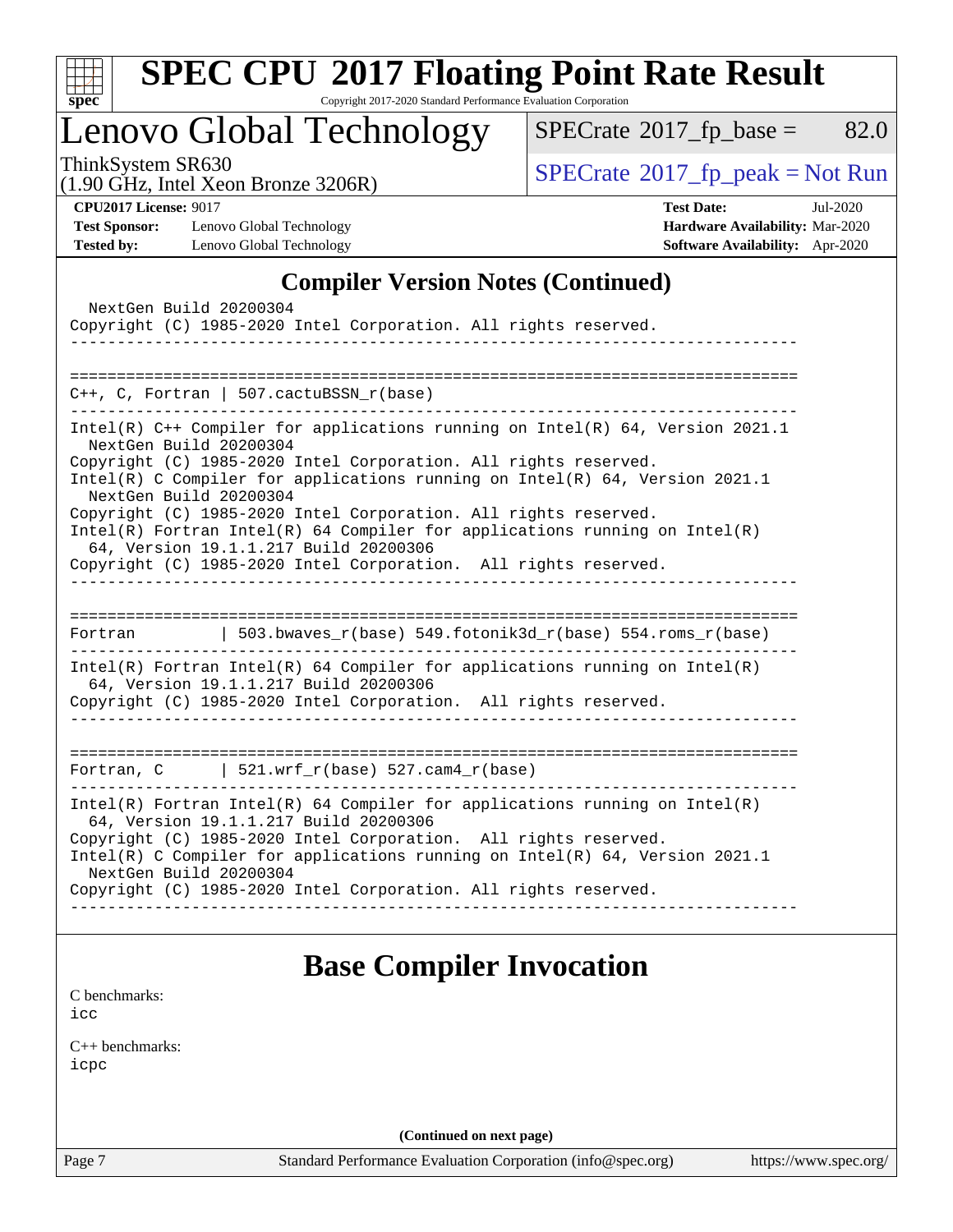

# Lenovo Global Technology

 $SPECTate$ <sup>®</sup>[2017\\_fp\\_base =](http://www.spec.org/auto/cpu2017/Docs/result-fields.html#SPECrate2017fpbase) 82.0

ThinkSystem SR630<br>(1.00 GHz, Intel Yogn Bronze 3206B) [SPECrate](http://www.spec.org/auto/cpu2017/Docs/result-fields.html#SPECrate2017fppeak)®[2017\\_fp\\_peak = N](http://www.spec.org/auto/cpu2017/Docs/result-fields.html#SPECrate2017fppeak)ot Run

(1.90 GHz, Intel Xeon Bronze 3206R)

**[Test Sponsor:](http://www.spec.org/auto/cpu2017/Docs/result-fields.html#TestSponsor)** Lenovo Global Technology **[Hardware Availability:](http://www.spec.org/auto/cpu2017/Docs/result-fields.html#HardwareAvailability)** Mar-2020 **[Tested by:](http://www.spec.org/auto/cpu2017/Docs/result-fields.html#Testedby)** Lenovo Global Technology **[Software Availability:](http://www.spec.org/auto/cpu2017/Docs/result-fields.html#SoftwareAvailability)** Apr-2020

**[CPU2017 License:](http://www.spec.org/auto/cpu2017/Docs/result-fields.html#CPU2017License)** 9017 **[Test Date:](http://www.spec.org/auto/cpu2017/Docs/result-fields.html#TestDate)** Jul-2020

## **[Base Compiler Invocation \(Continued\)](http://www.spec.org/auto/cpu2017/Docs/result-fields.html#BaseCompilerInvocation)**

[Fortran benchmarks](http://www.spec.org/auto/cpu2017/Docs/result-fields.html#Fortranbenchmarks): [ifort](http://www.spec.org/cpu2017/results/res2020q3/cpu2017-20200720-23510.flags.html#user_FCbase_intel_ifort_8111460550e3ca792625aed983ce982f94888b8b503583aa7ba2b8303487b4d8a21a13e7191a45c5fd58ff318f48f9492884d4413fa793fd88dd292cad7027ca)

[Benchmarks using both Fortran and C](http://www.spec.org/auto/cpu2017/Docs/result-fields.html#BenchmarksusingbothFortranandC): [ifort](http://www.spec.org/cpu2017/results/res2020q3/cpu2017-20200720-23510.flags.html#user_CC_FCbase_intel_ifort_8111460550e3ca792625aed983ce982f94888b8b503583aa7ba2b8303487b4d8a21a13e7191a45c5fd58ff318f48f9492884d4413fa793fd88dd292cad7027ca) [icc](http://www.spec.org/cpu2017/results/res2020q3/cpu2017-20200720-23510.flags.html#user_CC_FCbase_intel_icc_66fc1ee009f7361af1fbd72ca7dcefbb700085f36577c54f309893dd4ec40d12360134090235512931783d35fd58c0460139e722d5067c5574d8eaf2b3e37e92)

[Benchmarks using both C and C++](http://www.spec.org/auto/cpu2017/Docs/result-fields.html#BenchmarksusingbothCandCXX): [icpc](http://www.spec.org/cpu2017/results/res2020q3/cpu2017-20200720-23510.flags.html#user_CC_CXXbase_intel_icpc_c510b6838c7f56d33e37e94d029a35b4a7bccf4766a728ee175e80a419847e808290a9b78be685c44ab727ea267ec2f070ec5dc83b407c0218cded6866a35d07) [icc](http://www.spec.org/cpu2017/results/res2020q3/cpu2017-20200720-23510.flags.html#user_CC_CXXbase_intel_icc_66fc1ee009f7361af1fbd72ca7dcefbb700085f36577c54f309893dd4ec40d12360134090235512931783d35fd58c0460139e722d5067c5574d8eaf2b3e37e92)

[Benchmarks using Fortran, C, and C++:](http://www.spec.org/auto/cpu2017/Docs/result-fields.html#BenchmarksusingFortranCandCXX) [icpc](http://www.spec.org/cpu2017/results/res2020q3/cpu2017-20200720-23510.flags.html#user_CC_CXX_FCbase_intel_icpc_c510b6838c7f56d33e37e94d029a35b4a7bccf4766a728ee175e80a419847e808290a9b78be685c44ab727ea267ec2f070ec5dc83b407c0218cded6866a35d07) [icc](http://www.spec.org/cpu2017/results/res2020q3/cpu2017-20200720-23510.flags.html#user_CC_CXX_FCbase_intel_icc_66fc1ee009f7361af1fbd72ca7dcefbb700085f36577c54f309893dd4ec40d12360134090235512931783d35fd58c0460139e722d5067c5574d8eaf2b3e37e92) [ifort](http://www.spec.org/cpu2017/results/res2020q3/cpu2017-20200720-23510.flags.html#user_CC_CXX_FCbase_intel_ifort_8111460550e3ca792625aed983ce982f94888b8b503583aa7ba2b8303487b4d8a21a13e7191a45c5fd58ff318f48f9492884d4413fa793fd88dd292cad7027ca)

## **[Base Portability Flags](http://www.spec.org/auto/cpu2017/Docs/result-fields.html#BasePortabilityFlags)**

 503.bwaves\_r: [-DSPEC\\_LP64](http://www.spec.org/cpu2017/results/res2020q3/cpu2017-20200720-23510.flags.html#suite_basePORTABILITY503_bwaves_r_DSPEC_LP64) 507.cactuBSSN\_r: [-DSPEC\\_LP64](http://www.spec.org/cpu2017/results/res2020q3/cpu2017-20200720-23510.flags.html#suite_basePORTABILITY507_cactuBSSN_r_DSPEC_LP64) 508.namd\_r: [-DSPEC\\_LP64](http://www.spec.org/cpu2017/results/res2020q3/cpu2017-20200720-23510.flags.html#suite_basePORTABILITY508_namd_r_DSPEC_LP64) 510.parest\_r: [-DSPEC\\_LP64](http://www.spec.org/cpu2017/results/res2020q3/cpu2017-20200720-23510.flags.html#suite_basePORTABILITY510_parest_r_DSPEC_LP64) 511.povray\_r: [-DSPEC\\_LP64](http://www.spec.org/cpu2017/results/res2020q3/cpu2017-20200720-23510.flags.html#suite_basePORTABILITY511_povray_r_DSPEC_LP64) 519.lbm\_r: [-DSPEC\\_LP64](http://www.spec.org/cpu2017/results/res2020q3/cpu2017-20200720-23510.flags.html#suite_basePORTABILITY519_lbm_r_DSPEC_LP64) 521.wrf\_r: [-DSPEC\\_LP64](http://www.spec.org/cpu2017/results/res2020q3/cpu2017-20200720-23510.flags.html#suite_basePORTABILITY521_wrf_r_DSPEC_LP64) [-DSPEC\\_CASE\\_FLAG](http://www.spec.org/cpu2017/results/res2020q3/cpu2017-20200720-23510.flags.html#b521.wrf_r_baseCPORTABILITY_DSPEC_CASE_FLAG) [-convert big\\_endian](http://www.spec.org/cpu2017/results/res2020q3/cpu2017-20200720-23510.flags.html#user_baseFPORTABILITY521_wrf_r_convert_big_endian_c3194028bc08c63ac5d04de18c48ce6d347e4e562e8892b8bdbdc0214820426deb8554edfa529a3fb25a586e65a3d812c835984020483e7e73212c4d31a38223) 526.blender\_r: [-DSPEC\\_LP64](http://www.spec.org/cpu2017/results/res2020q3/cpu2017-20200720-23510.flags.html#suite_basePORTABILITY526_blender_r_DSPEC_LP64) [-DSPEC\\_LINUX](http://www.spec.org/cpu2017/results/res2020q3/cpu2017-20200720-23510.flags.html#b526.blender_r_baseCPORTABILITY_DSPEC_LINUX) [-funsigned-char](http://www.spec.org/cpu2017/results/res2020q3/cpu2017-20200720-23510.flags.html#user_baseCPORTABILITY526_blender_r_force_uchar_40c60f00ab013830e2dd6774aeded3ff59883ba5a1fc5fc14077f794d777847726e2a5858cbc7672e36e1b067e7e5c1d9a74f7176df07886a243d7cc18edfe67) 527.cam4\_r: [-DSPEC\\_LP64](http://www.spec.org/cpu2017/results/res2020q3/cpu2017-20200720-23510.flags.html#suite_basePORTABILITY527_cam4_r_DSPEC_LP64) [-DSPEC\\_CASE\\_FLAG](http://www.spec.org/cpu2017/results/res2020q3/cpu2017-20200720-23510.flags.html#b527.cam4_r_baseCPORTABILITY_DSPEC_CASE_FLAG) 538.imagick\_r: [-DSPEC\\_LP64](http://www.spec.org/cpu2017/results/res2020q3/cpu2017-20200720-23510.flags.html#suite_basePORTABILITY538_imagick_r_DSPEC_LP64) 544.nab\_r: [-DSPEC\\_LP64](http://www.spec.org/cpu2017/results/res2020q3/cpu2017-20200720-23510.flags.html#suite_basePORTABILITY544_nab_r_DSPEC_LP64) 549.fotonik3d\_r: [-DSPEC\\_LP64](http://www.spec.org/cpu2017/results/res2020q3/cpu2017-20200720-23510.flags.html#suite_basePORTABILITY549_fotonik3d_r_DSPEC_LP64) 554.roms\_r: [-DSPEC\\_LP64](http://www.spec.org/cpu2017/results/res2020q3/cpu2017-20200720-23510.flags.html#suite_basePORTABILITY554_roms_r_DSPEC_LP64)

## **[Base Optimization Flags](http://www.spec.org/auto/cpu2017/Docs/result-fields.html#BaseOptimizationFlags)**

#### [C benchmarks](http://www.spec.org/auto/cpu2017/Docs/result-fields.html#Cbenchmarks):

[-m64](http://www.spec.org/cpu2017/results/res2020q3/cpu2017-20200720-23510.flags.html#user_CCbase_m64-icc) [-qnextgen](http://www.spec.org/cpu2017/results/res2020q3/cpu2017-20200720-23510.flags.html#user_CCbase_f-qnextgen) [-std=c11](http://www.spec.org/cpu2017/results/res2020q3/cpu2017-20200720-23510.flags.html#user_CCbase_std-icc-std_0e1c27790398a4642dfca32ffe6c27b5796f9c2d2676156f2e42c9c44eaad0c049b1cdb667a270c34d979996257aeb8fc440bfb01818dbc9357bd9d174cb8524) [-Wl,-plugin-opt=-x86-branches-within-32B-boundaries](http://www.spec.org/cpu2017/results/res2020q3/cpu2017-20200720-23510.flags.html#user_CCbase_f-x86-branches-within-32B-boundaries_0098b4e4317ae60947b7b728078a624952a08ac37a3c797dfb4ffeb399e0c61a9dd0f2f44ce917e9361fb9076ccb15e7824594512dd315205382d84209e912f3) [-Wl,-z,muldefs](http://www.spec.org/cpu2017/results/res2020q3/cpu2017-20200720-23510.flags.html#user_CCbase_link_force_multiple1_b4cbdb97b34bdee9ceefcfe54f4c8ea74255f0b02a4b23e853cdb0e18eb4525ac79b5a88067c842dd0ee6996c24547a27a4b99331201badda8798ef8a743f577) [-fuse-ld=gold](http://www.spec.org/cpu2017/results/res2020q3/cpu2017-20200720-23510.flags.html#user_CCbase_f-fuse-ld_920b3586e2b8c6e0748b9c84fa9b744736ba725a32cab14ad8f3d4ad28eecb2f59d1144823d2e17006539a88734fe1fc08fc3035f7676166309105a78aaabc32) [-xCORE-AVX512](http://www.spec.org/cpu2017/results/res2020q3/cpu2017-20200720-23510.flags.html#user_CCbase_f-xCORE-AVX512) [-Ofast](http://www.spec.org/cpu2017/results/res2020q3/cpu2017-20200720-23510.flags.html#user_CCbase_f-Ofast) [-ffast-math](http://www.spec.org/cpu2017/results/res2020q3/cpu2017-20200720-23510.flags.html#user_CCbase_f-ffast-math) [-flto](http://www.spec.org/cpu2017/results/res2020q3/cpu2017-20200720-23510.flags.html#user_CCbase_f-flto) [-mfpmath=sse](http://www.spec.org/cpu2017/results/res2020q3/cpu2017-20200720-23510.flags.html#user_CCbase_f-mfpmath_70eb8fac26bde974f8ab713bc9086c5621c0b8d2f6c86f38af0bd7062540daf19db5f3a066d8c6684be05d84c9b6322eb3b5be6619d967835195b93d6c02afa1) [-funroll-loops](http://www.spec.org/cpu2017/results/res2020q3/cpu2017-20200720-23510.flags.html#user_CCbase_f-funroll-loops) [-qopt-mem-layout-trans=4](http://www.spec.org/cpu2017/results/res2020q3/cpu2017-20200720-23510.flags.html#user_CCbase_f-qopt-mem-layout-trans_fa39e755916c150a61361b7846f310bcdf6f04e385ef281cadf3647acec3f0ae266d1a1d22d972a7087a248fd4e6ca390a3634700869573d231a252c784941a8) [-L/usr/local/jemalloc64-5.0.1/lib](http://www.spec.org/cpu2017/results/res2020q3/cpu2017-20200720-23510.flags.html#user_CCbase_jemalloc_link_path64_1_cc289568b1a6c0fd3b62c91b824c27fcb5af5e8098e6ad028160d21144ef1b8aef3170d2acf0bee98a8da324cfe4f67d0a3d0c4cc4673d993d694dc2a0df248b) [-ljemalloc](http://www.spec.org/cpu2017/results/res2020q3/cpu2017-20200720-23510.flags.html#user_CCbase_jemalloc_link_lib_d1249b907c500fa1c0672f44f562e3d0f79738ae9e3c4a9c376d49f265a04b9c99b167ecedbf6711b3085be911c67ff61f150a17b3472be731631ba4d0471706)

[C++ benchmarks:](http://www.spec.org/auto/cpu2017/Docs/result-fields.html#CXXbenchmarks)

```
-m64 -qnextgen -Wl,-plugin-opt=-x86-branches-within-32B-boundaries
-Wl,-z,muldefs -fuse-ld=gold -xCORE-AVX512 -Ofast -ffast-math -flto
-mfpmath=sse -funroll-loops -qopt-mem-layout-trans=4
-L/usr/local/jemalloc64-5.0.1/lib -ljemalloc
```
**(Continued on next page)**

| Page 8 | Standard Performance Evaluation Corporation (info@spec.org) | https://www.spec.org/ |
|--------|-------------------------------------------------------------|-----------------------|
|--------|-------------------------------------------------------------|-----------------------|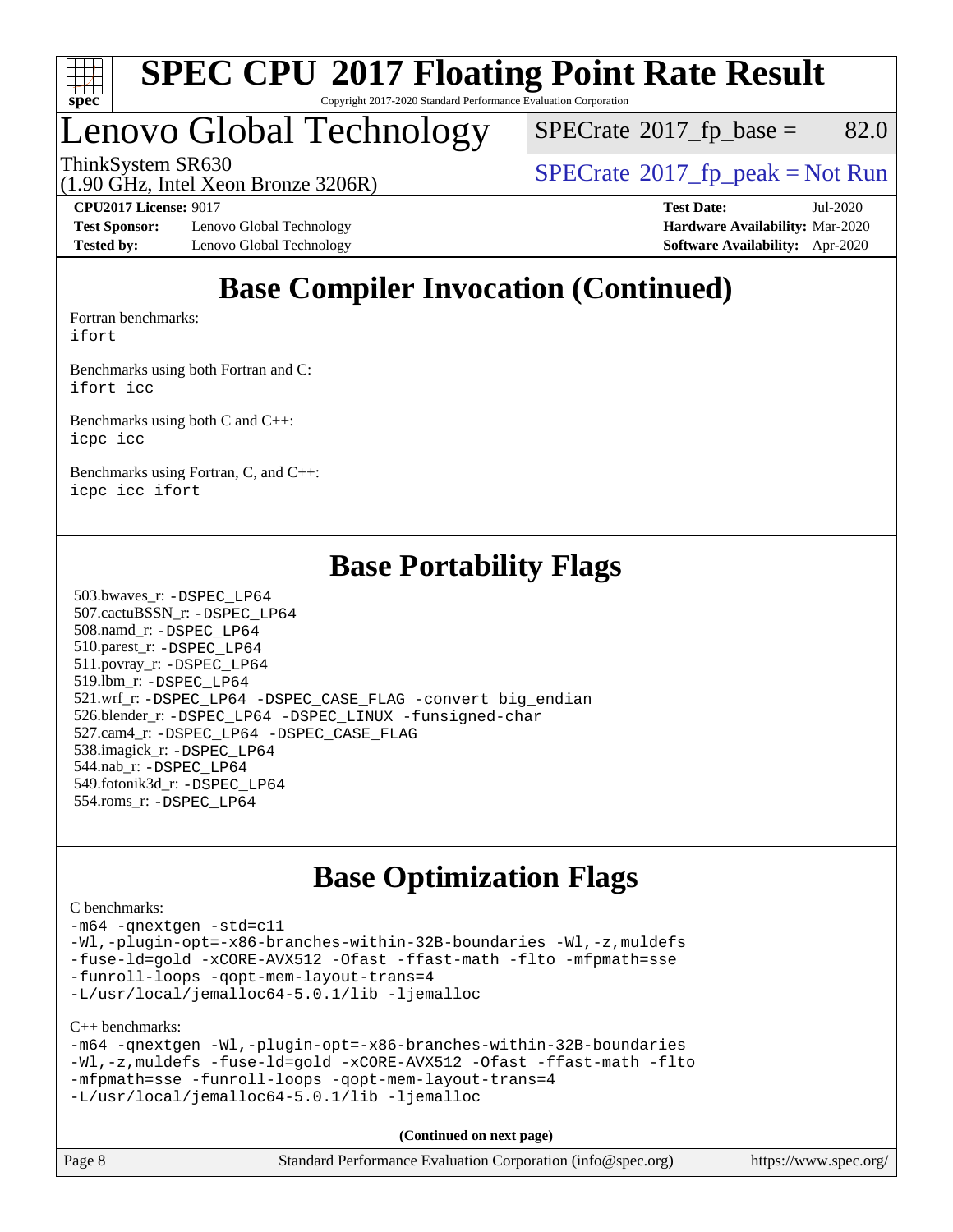

## Lenovo Global Technology

 $SPECTate$ <sup>®</sup>[2017\\_fp\\_base =](http://www.spec.org/auto/cpu2017/Docs/result-fields.html#SPECrate2017fpbase) 82.0

(1.90 GHz, Intel Xeon Bronze 3206R)

ThinkSystem SR630<br>(1.00 CHz, Intel Year Branze 2006B) [SPECrate](http://www.spec.org/auto/cpu2017/Docs/result-fields.html#SPECrate2017fppeak)®[2017\\_fp\\_peak = N](http://www.spec.org/auto/cpu2017/Docs/result-fields.html#SPECrate2017fppeak)ot Run

**[Test Sponsor:](http://www.spec.org/auto/cpu2017/Docs/result-fields.html#TestSponsor)** Lenovo Global Technology **[Hardware Availability:](http://www.spec.org/auto/cpu2017/Docs/result-fields.html#HardwareAvailability)** Mar-2020 **[Tested by:](http://www.spec.org/auto/cpu2017/Docs/result-fields.html#Testedby)** Lenovo Global Technology **[Software Availability:](http://www.spec.org/auto/cpu2017/Docs/result-fields.html#SoftwareAvailability)** Apr-2020

**[CPU2017 License:](http://www.spec.org/auto/cpu2017/Docs/result-fields.html#CPU2017License)** 9017 **[Test Date:](http://www.spec.org/auto/cpu2017/Docs/result-fields.html#TestDate)** Jul-2020

## **[Base Optimization Flags \(Continued\)](http://www.spec.org/auto/cpu2017/Docs/result-fields.html#BaseOptimizationFlags)**

[Fortran benchmarks](http://www.spec.org/auto/cpu2017/Docs/result-fields.html#Fortranbenchmarks):

```
-m64 -Wl,-plugin-opt=-x86-branches-within-32B-boundaries -Wl,-z,muldefs
-fuse-ld=gold -xCORE-AVX512 -O3 -ipo -no-prec-div -qopt-prefetch
-ffinite-math-only -qopt-multiple-gather-scatter-by-shuffles
-qopt-mem-layout-trans=4 -nostandard-realloc-lhs -align array32byte
-auto -mbranches-within-32B-boundaries
-L/usr/local/jemalloc64-5.0.1/lib -ljemalloc
Benchmarks using both Fortran and C: 
-m64 -qnextgen -std=c11
-Wl,-plugin-opt=-x86-branches-within-32B-boundaries -Wl,-z,muldefs
-fuse-ld=gold -xCORE-AVX512 -Ofast -ffast-math -flto -mfpmath=sse
-funroll-loops -qopt-mem-layout-trans=4 -O3 -ipo -no-prec-div
-qopt-prefetch -ffinite-math-only
-qopt-multiple-gather-scatter-by-shuffles -nostandard-realloc-lhs
-align array32byte -auto -mbranches-within-32B-boundaries
-L/usr/local/jemalloc64-5.0.1/lib -ljemalloc
Benchmarks using both C and C++: 
-m64 -qnextgen -std=c11
-Wl,-plugin-opt=-x86-branches-within-32B-boundaries -Wl,-z,muldefs
-fuse-ld=gold -xCORE-AVX512 -Ofast -ffast-math -flto -mfpmath=sse
-funroll-loops -qopt-mem-layout-trans=4
-L/usr/local/jemalloc64-5.0.1/lib -ljemalloc
Benchmarks using Fortran, C, and C++: 
-m64 -qnextgen -std=c11
-Wl,-plugin-opt=-x86-branches-within-32B-boundaries -Wl,-z,muldefs
-fuse-ld=gold -xCORE-AVX512 -Ofast -ffast-math -flto -mfpmath=sse
-funroll-loops -qopt-mem-layout-trans=4 -O3 -ipo -no-prec-div
-qopt-prefetch -ffinite-math-only
-qopt-multiple-gather-scatter-by-shuffles -nostandard-realloc-lhs
-align array32byte -auto -mbranches-within-32B-boundaries
```
[-L/usr/local/jemalloc64-5.0.1/lib](http://www.spec.org/cpu2017/results/res2020q3/cpu2017-20200720-23510.flags.html#user_CC_CXX_FCbase_jemalloc_link_path64_1_cc289568b1a6c0fd3b62c91b824c27fcb5af5e8098e6ad028160d21144ef1b8aef3170d2acf0bee98a8da324cfe4f67d0a3d0c4cc4673d993d694dc2a0df248b) [-ljemalloc](http://www.spec.org/cpu2017/results/res2020q3/cpu2017-20200720-23510.flags.html#user_CC_CXX_FCbase_jemalloc_link_lib_d1249b907c500fa1c0672f44f562e3d0f79738ae9e3c4a9c376d49f265a04b9c99b167ecedbf6711b3085be911c67ff61f150a17b3472be731631ba4d0471706)

[The flags files that were used to format this result can be browsed at](tmsearch)

[http://www.spec.org/cpu2017/flags/Intel-ic19.1u1-official-linux64\\_revA.html](http://www.spec.org/cpu2017/flags/Intel-ic19.1u1-official-linux64_revA.html) <http://www.spec.org/cpu2017/flags/Lenovo-Platform-SPECcpu2017-Flags-V1.2-CLX-I.html>

[You can also download the XML flags sources by saving the following links:](tmsearch) [http://www.spec.org/cpu2017/flags/Intel-ic19.1u1-official-linux64\\_revA.xml](http://www.spec.org/cpu2017/flags/Intel-ic19.1u1-official-linux64_revA.xml) <http://www.spec.org/cpu2017/flags/Lenovo-Platform-SPECcpu2017-Flags-V1.2-CLX-I.xml>